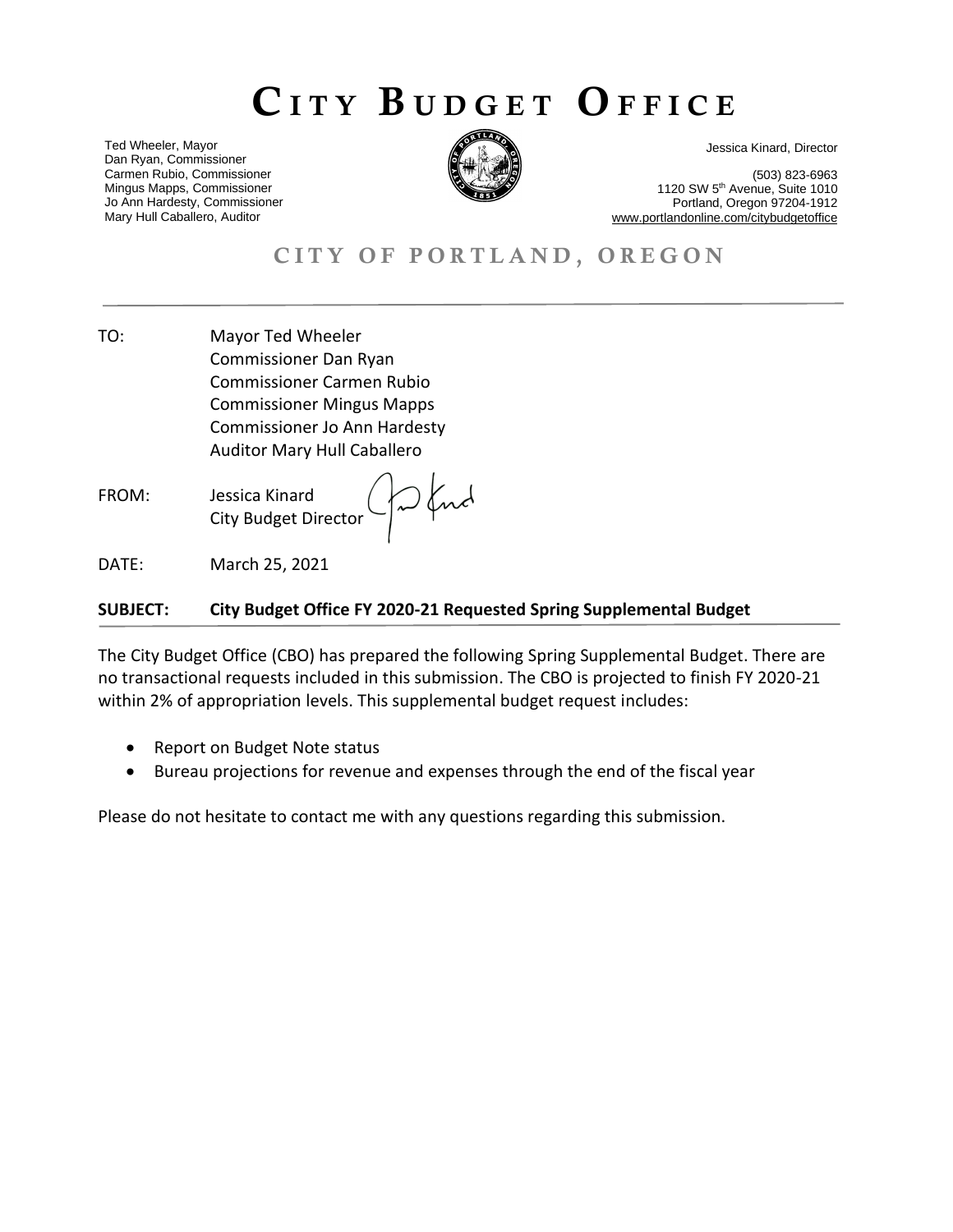# FY 2020-21 Budget Note Update

### **City Budget Office**

**Date of Budget Note:** July 1, 2020 in the FY 2020-21 Adopted Budget

**Budget Note Title:** One-time Waiver of Capital Set Aside

**Budget Note Language:** One of the most critical looming challenges facing the City is our capital asset funding gap, totaling hundreds of millions of dollars and growing. City financial policy dictates that the City's financial plans include investments necessary to manage existing and future capital assets and equipment in order to ensure financial sustainability and continuity of City services across generations. A critical component of this policy is the requirement that at least 50% of one-time General Fund discretionary resources be set aside and allocated for critical capital improvement projects related to emergency preparedness, parks, and transportation. In order to adapt to the sudden, unprecedented decline in resources related to the COVID-19 emergency, the FY 2020-21 Budget waives financial policy and does not allocate the required funding for capital projects in order to preserve jobs and services in the near term. This waiver of this policy should be seen as a one-time occurrence; this Council intends to fully comply with Financial Policy and the allocation of capital set aside resources in the future. Additionally, projects scored in the capital set-aside process shall be affirmatively considered for any eligible funds received from State or Federal stimulus packages.

### **Summary Status:** Complete

### **Budget Note Update:** March 25, 2021

The FY 2020-21 Adopted Budget included a one-time waiver of the City's financial policy which dedicates 50% of one-time General Fund resources be set aside for capital improvement projects in support of emergency preparedness, parks, and transportation projects. This action was necessary to provide resources to cover the shortfall of revenue projected as a result of the economic downturn from the COVID-19 public health crisis. The FY 2020-21 Fall BMP reestablished the practice of setting aside onetime General Fund discretionary resources for these projects as part of the FY 2021-22 budget development process. Approximately \$4.1 million is currently in the policy reserve for this purpose.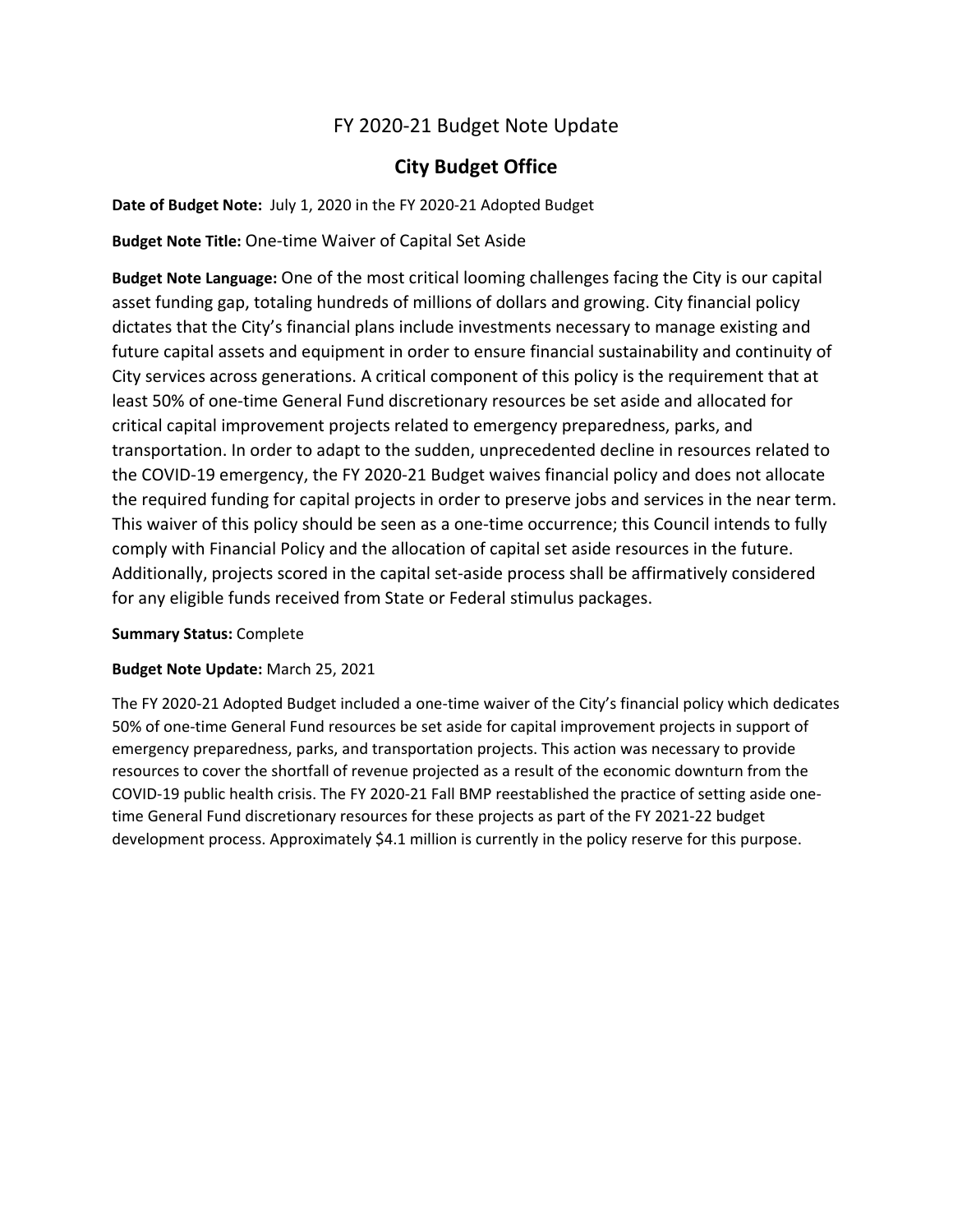### **City Budget Office - Fund 100**

| <b>Major Object</b>                    | <b>2020-21 SPRING</b><br><b>Requested Total</b> | 2020-21 March<br><b>Actuals YTD</b> | <b>2020-21 SPRING</b><br>Projection        | % Projected Actuals<br>to Requested Total |
|----------------------------------------|-------------------------------------------------|-------------------------------------|--------------------------------------------|-------------------------------------------|
| <b>External Materials and Services</b> | \$313,665                                       | \$178,478                           | \$289,962                                  | 92%                                       |
| Internal Materials and Services        | \$427,575                                       | \$260,822                           | \$400,673                                  | 94%                                       |
| Personnel                              | \$2,244,377                                     | \$1,386,646                         | \$2,203,491                                | 98%                                       |
| Sum:                                   | \$2,985,617                                     | \$1,825,947                         | \$2,894,126                                | 97%                                       |
|                                        |                                                 |                                     |                                            |                                           |
| <b>Major Object</b>                    | <b>2020-21 SPRING</b><br><b>Requested Total</b> | 2020-21 March<br><b>Actuals YTD</b> | <b>2020-21 SPRING</b><br><b>Projection</b> | % Projected Actuals<br>to Requested Total |
| <b>General Fund Discretionary</b>      | \$1,194,069                                     | \$0                                 | \$1,143,949                                | 96%                                       |
| General Fund Overhead                  | \$1,466,742                                     | \$0                                 | \$1,466,742                                | 100%                                      |
| Interagency Revenue                    | \$324,806                                       | \$179,216                           | \$283,435                                  | 87%                                       |

#### **Revenue Discussion**

The City Budget Office is projected to end FY 2020-21 within the adopted resources from the General Fund and interagency payments. Interagency revenue is mostly a direct charge function where expenses will equate to revenues billed to Water Bureau and the Bureau of Environmental Services. General Fund resources are projected to end the year at 97.5% collected, which equates to \$69,655. Unspent resources will fall to General Fund balance.

#### **Revenue Risks**

There is no risk to revenue collections for these resources.

#### **Expenditure Discussion**

The CBO is projected to remain within current appropriations for expense categories. Personnel Services is projected to end the year with 98% spent, and this amount is ultimately dependent on positions remaining filled. The bureau estimates an expense of approximately \$60,000 to occur this spring as CBO has recently updated their service contract with the budget software and anticipates spending this amount in full by June 2021

#### **Expenditure Risks**

There are no known risks to the expense projections.

#### **Other Notes**